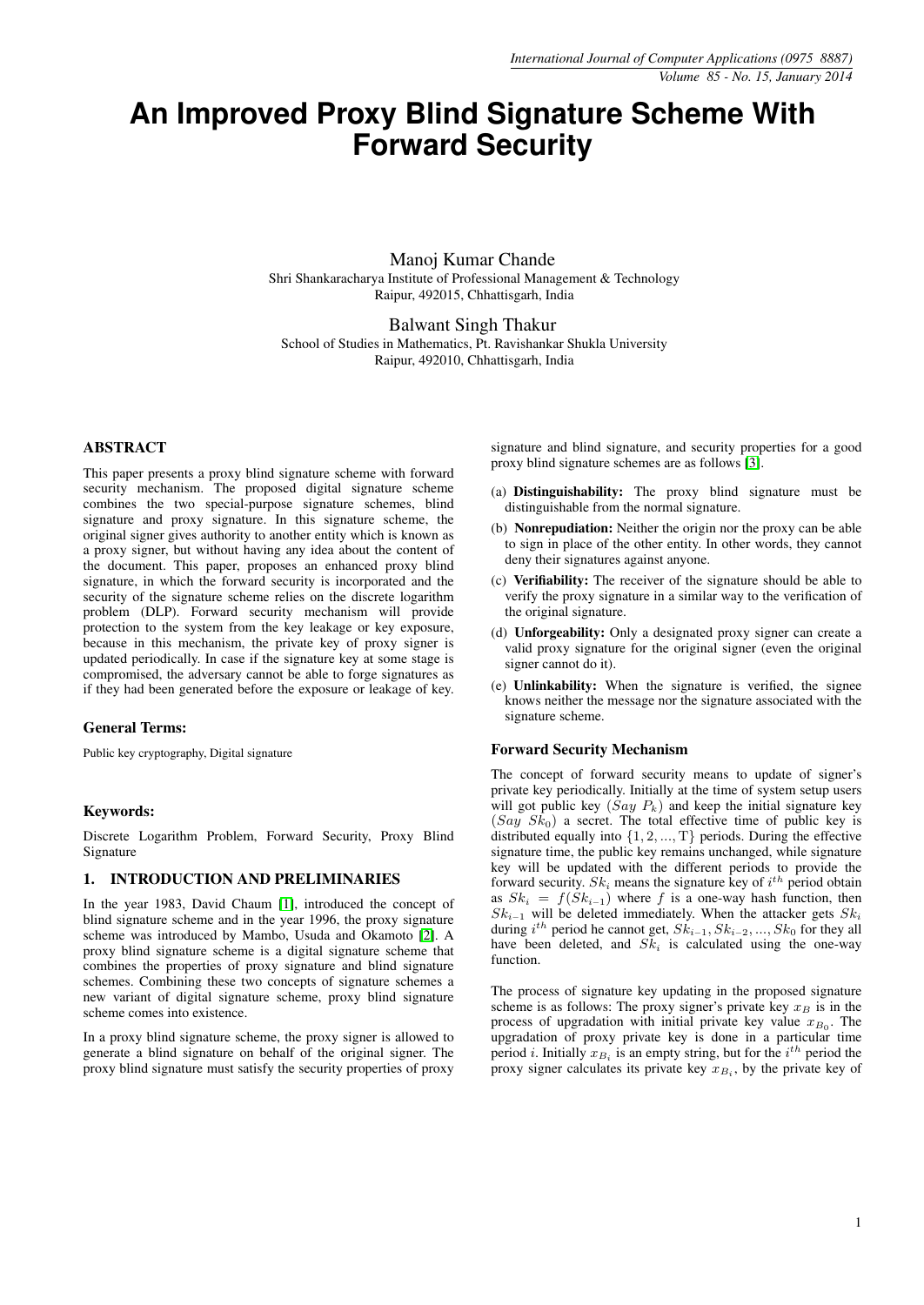the  $(i-1)$ <sup>th</sup> period by

$$
x_{B_i} = x_{B_{i-1}}^2 \bmod q
$$

and he deletes  $x_{B_{i-1}}$  immediately. So initially the public key of the proxy signer is

$$
y_B = g^{x_{B_0}} \mod q
$$

## Discrete logarithm problem

Two numbers y and g, are given then to find an integer  $x \in Z_p^*$ , such that  $y = g^x \mod q$ . To find x is known as a discrete logarithm problem (DLP).

## 2. RELATED WORK

The first proxy blind signature scheme was introduced by Lin and Jan [\[4\]](#page-3-3), in the year 2000. In 2002, Tan et al. [\[3\]](#page-3-2), presented two proxy blind signature schemes by applying schnorr blind signature, the security of the schemes were based on discrete logarithm problem (DLP) and elliptic curve discrete logarithm problem (ECDLP) respectively. This signature scheme attracts focus of many researchers. In 2003, Lal et al. [\[5\]](#page-3-4), pointed out that Tan et al. [\[3\]](#page-3-2), scheme was insecure and proposed a new proxy blind signature scheme based on Mambo et al. [\[2\]](#page-3-1) scheme. Wang et al. [\[6\]](#page-3-5), in the year 2004, demonstrated that Tan's scheme was insecure and proposed two effective attacks. In 2004, Xue and Cao [\[7\]](#page-3-6), showed that there exists one weakness in Tan's scheme [\[3\]](#page-3-2), and Lal et al. scheme [\[5\]](#page-3-4), since the proxy signer can get the link between the blind message and the signature or plaintext with great probability. Xue and Cao [\[7\]](#page-3-6), introduced the concept of strong unlinkability and they also proposed a proxy blind signature scheme, in comparison with Tan's and Lal's scheme; their scheme is more efficient. However, Li, Zhang and Yang et al. [\[8\]](#page-3-7), showed that the scheme of Xue and Cao [\[7\]](#page-3-6), can't satisfy unforgeability and strong unlinkability properties. In 2005, Sun et al. [\[9\]](#page-3-8), showed that Tan's schemes didn't satisfy the unforgeability and unlinkability properties, and they also pointed out that Lal's scheme [\[5\]](#page-3-4), didn't possess the unlinkability property. But Wu, Yeh and Liu [\[10\]](#page-3-9), shows that Sun's [\[9\]](#page-3-8), attack failed and the schemes of Tan's and Lal's still satisfy the unlinkability property. In the same year 2005, Wang, Fan and Cui [\[11\]](#page-3-10), analyzed the security shortcoming of Tan [\[3\]](#page-3-2), and presented a new proxy blind signature based on DLP. They also described application of the proposed scheme as an instance, in electronic voting. Recently, Li and wang et al. [\[12\]](#page-3-11) proposed a proxy blind signature scheme using verifiable self-certified public key, and they claim that their scheme is more efficient than the schemes published in the open literature.

The scope of proxy blind signature is really very wide in the field of e-commerce, e-voting, e-payment, mobile communication etc. unfortunately there is no forward security [\[13\]](#page-3-12), in any proxy blind signature schemes [\[2,](#page-3-1) [3,](#page-3-2) [4,](#page-3-3) [5,](#page-3-4) [6,](#page-3-5) [7,](#page-3-6) [8,](#page-3-7) [9,](#page-3-8) [11,](#page-3-10) [12\]](#page-3-11), so it will impact the system security tremendously that the key is stolen or leaked. In this condition, after the attacker gets the proxy signature key, he/she can forge the proxy signature which cannot be distinguished by people. It has been a matter of great concern how to minimize the key leakage impact on system security. The forward security theory [\[14,](#page-3-13) [15,](#page-3-14) [16\]](#page-3-15), is an effective means to solve that problem.

# 3. REVIEW OF TAN'S PROXY BLIND SIGNATURE

## 3.1 System Parameters and Notation

Throughout this paper, the following notations are used to explain and analyze the scheme.

- $p, q$  Large Primes Such That  $q|p-1$ .
- $g$  An Element of  $Z_p^*$  of Order q.
- $x_A$  Secret Key of Original Signer A.
- $x_B$  Secret Key of Proxy Signer B.
- $y_A y_A = g^{x_A} \mod p$ , Public Key of Original Signer A.
- $y_B y_B = g^{x_B} \mod p$ , Public Key of Proxy Signer B.
- $H()$  A Collision Free Hash Function.

 $\parallel$  – Concatenation of Strings.

#### 3.2 Proxy Phase

(i) Commission Generation: The original signer A select randomly  $\bar{k} \in Z_q^*$ , with the condition that  $\exists$  inverse of  $\bar{r}\bar{y_A} \mod q$ , where  $\bar{r} = g^{\bar{k}} \mod p$  and compute

<span id="page-1-2"></span>
$$
\bar{s} = x_A \bar{r} + \bar{k} \mod q \tag{1}
$$

(ii) **Proxy Delegation:** The original signer A sends the pair  $(\bar{r}, \bar{s})$ to the proxy signer secretly.

(iii) Proxy Verification: Proxy signer checks whether

s

$$
g^s = \bar{r}y_A^{\bar{r}} \bmod p \tag{2}
$$

is true or not, if true then  $B$  accepts else reject. Then computes

$$
{}' = \bar{s} + x_B \mod q \tag{3}
$$

as his secret proxy signature key.

## 3.3 Signature Generation Phase

(i) Proxy signer B randomly select a number  $k \in Z_q^*$ , and computes

<span id="page-1-0"></span>
$$
t = g^k \bmod p \tag{4}
$$

and send  $(\bar{r}, t)$  to receiver R.

(ii) Receiver R chooses randomly two numbers  $a, b \in Z_q^*$  and computes

$$
r = t g^b y_B^{-a-b} (\bar{r} y_A^{\bar{r}})^{-a} \bmod p \tag{5}
$$

<span id="page-1-1"></span>
$$
e = H(r||m) \bmod q \tag{6}
$$

$$
u = (\bar{r}y_A^{\bar{r}})^{-e+b}y_A^{-e} \mod q \tag{7}
$$

$$
e^* = e - a - b \mod q \tag{8}
$$

provided  $r \neq 0$ , otherwise select new a, b. then send r to proxy signer B.

(iii) As proxy signer received  $e^*$ , he computes

$$
s^{''} = e^*s' + k \mod q \tag{9}
$$

using the same k as in [\(4\)](#page-1-0). Then proxy signer B sends  $s''$  to R.

# 3.4 The Signature Extraction Phase

While receiving  $s''$ , receiver  $R$  computes

<span id="page-1-3"></span>
$$
s = b + s'' \bmod q \tag{10}
$$

 $(m, u, s, e)$  is the proxy blind signature.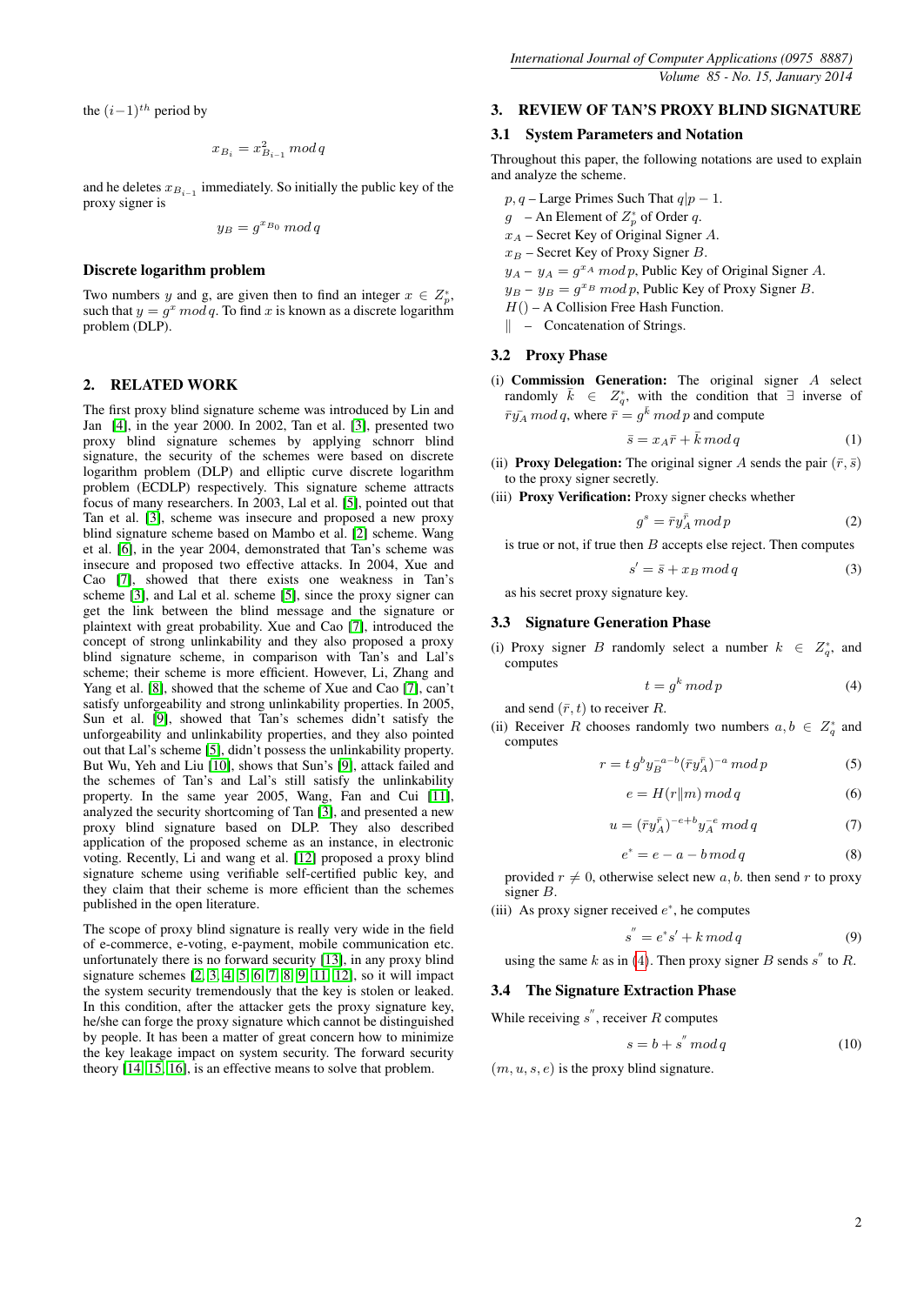# 3.5 Signature Verification

The recipient of a proxy blind signature can verify its validity by checking

<span id="page-2-0"></span>
$$
e = H(g^s y_B^{-e} y_A^e u \Vert m) \bmod q \tag{11}
$$

THEOREM 1. *Suppose all the entities involved in the protocol follow the protocol, then equation [\(11\)](#page-2-0) holds.*

PROOF. In signature generation phase from equation [\(6\)](#page-1-1) and By equation [\(11\)](#page-2-0)

$$
r = g^s y_B^{-e} y_A^e u \bmod p \tag{12}
$$

using equations  $(1)$  to  $(10)$ , gives

$$
\begin{array}{l} \text{RHS} = g^s y_B^{-e} y_A^e u \\ = g^{s^*+b} y_B^{-e} y_A^e u \\ = g^{k+b} g^{s'e^*} y_B^{-e} y_A^e u \\ = t g^b g^{\bar{s}e^*} y_B^{e^* - e} y_A^e u \\ = t g^b (\bar{r} y_A^{\bar{r}})^{e-b} (\bar{r} y_A^{\bar{r}})^{-a} y_B^{-a-b} y_A^e u \\ = r \\ = LHS. \end{array}
$$

 $\Box$ 

# 4. PROPOSED PROXY BLIND SIGNATURE SCHEME WITH FORWARD SECURITY

### 4.1 System Parameters and Notation

The system parameters and notations for the proposed signature scheme are same as in Tan's scheme [\[3\]](#page-3-2). In this proposed scheme, private and public keys of the receiver are also used, and the notations for them are mentioned below:

 $x_R$  – Secret Key of Proxy Signature Receiver.

 $y_R - y_R = g^{x_R} \mod p$ , Public Key of Proxy Signature of receiver R.

# 4.2 The Proxy Delegation Phase

# (i) Proxy Key Generation:

Original signer O select a random number,  $k_o \in Z_p^*$  and compute  $r_o = g^{k_o} \mod p$ , then calculate  $s_o = x_A + k_o y_B \mod q$  and send  $(s_o, r_o)$  to proxy signer B.

(ii) Proxy Verification:

Proxy signer B checks, whether  $g^{s_o} = y_A r_o^{y_B} \mod q$ , if it's true, then compute the proxy private key  $x_p = s_o + x_{B_0}y_A \mod q$  and proxy public key  $y_{\rm p} = g^{x_{\rm p}}$  mod p.

## 4.3 Proxy Private Key Updatation

For the  $i^{th}$  period to sign the message, the proxy signer B calculates the private key of the  $i^{th}$  period

<span id="page-2-4"></span>
$$
x_{B_i} = x_{B_{i-1}}^2 \mod q \tag{13}
$$

using the private key  $x_{B_{i-1}}$  of the  $(i-1)^{th}$  period, and he deletes  $x_{B_{i-1}}$  immediately. After this, he calculates the proxy private and public key respectively as

$$
x'_{\rm p} = s_o + x_{B_i} y_A \bmod q \tag{14}
$$

$$
y'_{\rm p} = g^{x'_{\rm p}} \bmod p \tag{15}
$$

# 4.4 Proxy Blind Signature Generation

(i) Proxy signer select randomly  $k_{\rm p} \in Z_p^*$  and compute  $r_{\rm p} = g^{k_{\rm p}}$  mod p and send  $r_{\rm p}$  to the signature receiver.

(ii) Updated proxy public key  $y'_p$  is available but receiver verify it as

<span id="page-2-2"></span>
$$
y'_{\rm p} = y_A r^{y_B} y_B^{y_A} \bmod p \tag{16}
$$

if it's true, then he moves to next step else stop.

(iii) Signature receiver R select  $\alpha, \beta, \gamma \in Z_p^*$  and compute

$$
r^* = (r_{\rm p})^{\alpha} g^{\beta + x_R} (y_{\rm p}')^{-\gamma} \bmod p \tag{17}
$$

$$
e^* = h(r^* \mid m) \mod q \tag{18}
$$

$$
e = \alpha^{-1}(e^* + \gamma) \mod q \tag{19}
$$

send  $e$  to proxy signer  $B$ .

#### (iv) Proxy signer  $B$  computes

$$
s = k_{\rm p} - e x_{\rm p}' \bmod q \tag{20}
$$

and computes  $y'_{\rm p} = g^{x'_{\rm p}} \mod p$  then sends s to the signature receiver  $\overline{R}$ .  $y'_p$  is used only to verify proxy blind signature by receiver R.

(v) Upon receiving s signature receiver  $R$  computes

<span id="page-2-3"></span>
$$
s^* = \alpha s + \beta \mod q \tag{21}
$$

 $(r^*, s^*, e^*)$  is the proxy blind signature.

#### 4.5 Signature Verification

THEOREM 2. *Suppose all the entities involved in the protocol follow the protocol. Then the verifier verify the signature with the help of equation*

<span id="page-2-1"></span>
$$
e^* = h(g^{s^*}(y_p')^{e^*} y_R \bmod p \, \| \, m)
$$
 (22)

PROOF. It equation [\(22\)](#page-2-1) holds if  $r^* = g^{s^*}(y_p')^{e^*} y_R \mod p$ , so

RHS

$$
= g^{s^*}(y'_p)^{e^*} y_R \bmod p
$$
  
\n
$$
= g^{\alpha s + \beta} (y'_p)^{\alpha e - \gamma} g^{x_R} \bmod p
$$
  
\n
$$
= g^{\alpha k_p - e\alpha x'_p + \beta} g^{e\alpha x'_p - \gamma x'_p} g^{x_R} \bmod p
$$
  
\n
$$
= (r_p)^{\alpha} g^{\beta + x_R}(y'_p)^{-\gamma} \bmod p
$$
  
\n
$$
= r^* \bmod p
$$
  
\n
$$
= LHS.
$$

 $\Box$ 

# 5. SECURITY ANALYSIS

The proposed proxy blind signature scheme in this paper is based on the signature scheme of Tan [\[3\]](#page-3-2). In this improved signature forward security mechanism is incorporated and some improvement regarding computations also has been done in such a way the scheme presented in this paper fulfil all the desired security properties.